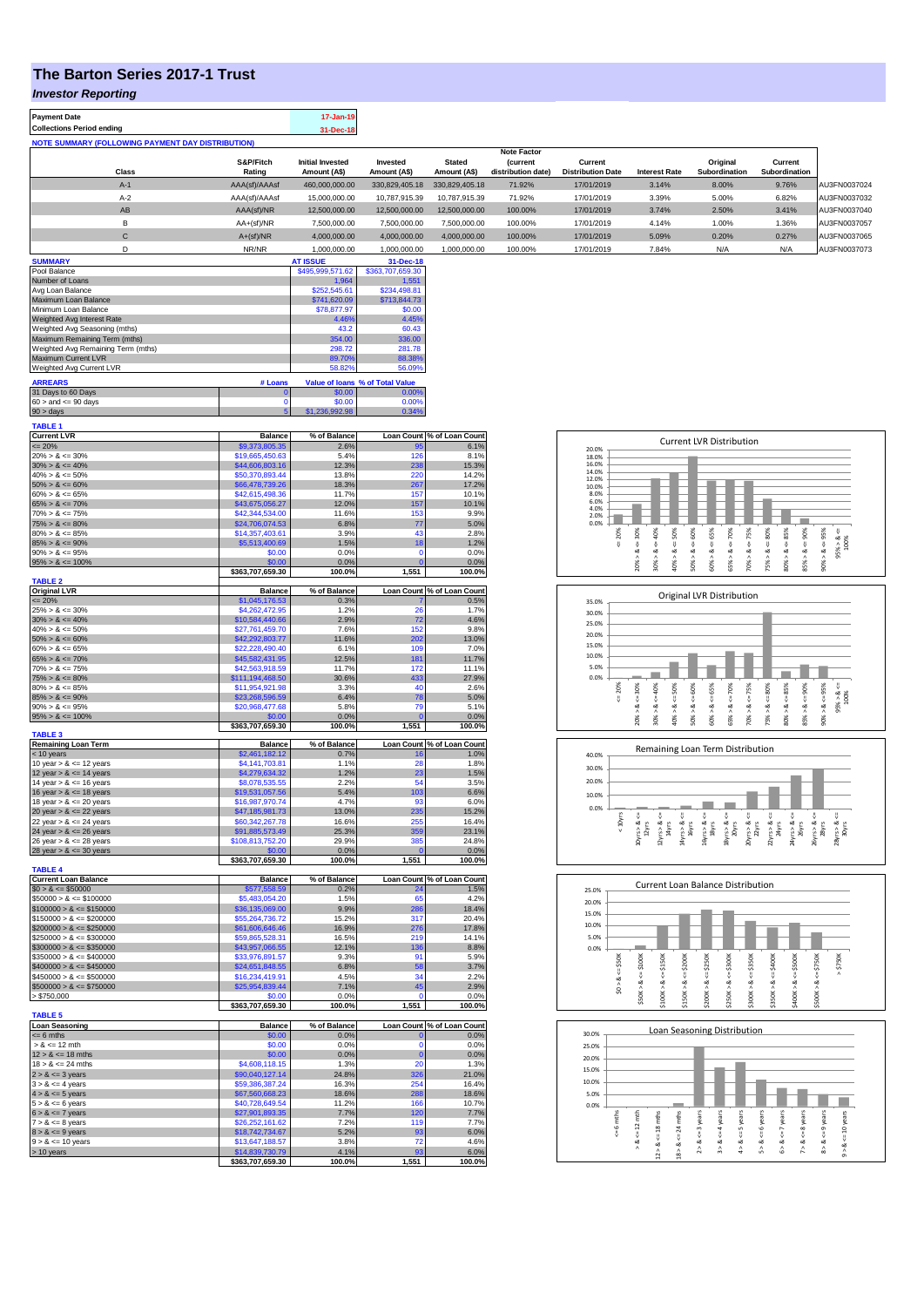## **The Barton Series 2017-1 Trust**

## *Investor Reporting*

| <b>Payment Date</b>                                 |                        | 17-Jan-19           |             |                            |
|-----------------------------------------------------|------------------------|---------------------|-------------|----------------------------|
|                                                     |                        |                     |             |                            |
| <b>Collections Period ending</b>                    |                        | 31-Dec-18           |             |                            |
| <b>TABLE</b>                                        |                        |                     |             |                            |
| Postcode Concentration (top 10 by value)            | <b>Balance</b>         | % of Balance        |             | Loan Count % of Loan Count |
| 2650                                                | \$7,752,352.12         | 2.1%                | 38          | 2.5%                       |
| 2914                                                | \$6,553,297.39         | 1.8%                | 19          | 1.2%                       |
| 6210                                                | \$6,365,194.93         | 1.8%                | 33          | 2.1%                       |
| 5108                                                | \$6,335,263.12         | 1.7%                | 37          | 2.4%                       |
| 2615                                                | \$6,285,360.45         | 1.7%                | 26          | 1.7%                       |
| 2905                                                | \$6,224,398.80         | 1.7%                | 23          | 1.5%                       |
|                                                     |                        |                     |             |                            |
| 2602                                                | \$5,595,129.74         | 1.5%                | 20          | 1.3%                       |
| 5109                                                | \$5,476,549.18         | 1.5%                | 20          | 1.9%                       |
| 2617                                                | \$5,444,590.57         | 1.5%                | 18          | 1.2%                       |
| 5095                                                | \$4,353,661.65         | 1.2%                | 19          | 1.2%                       |
|                                                     |                        |                     |             |                            |
| <b>TABLE 7</b>                                      |                        |                     |             |                            |
| <b>Geographic Distribution</b>                      | <b>Balance</b>         | % of Balance        |             | Loan Count % of Loan Count |
| <b>Australian Capital Territory</b>                 | \$63,648,237.44        | 17.5%               | 240         | 15.5%                      |
| New South Wales                                     | \$58,061,201.81        | 16.0%               | 239         | 15.4%                      |
| Northern Territory                                  | \$943,952.61           | 0.3%                |             | 0.3%                       |
| Queensland                                          | \$12,095,348.25        | 3.3%                | 48          | 3.1%                       |
| South Australia                                     | \$149,585,505.78       | 41.1%               | 721         | 46.5%                      |
| Tasmania                                            | \$742,841.71           | 0.2%                | 2           | 0.1%                       |
| Victoria                                            | \$9,462,549.98         | 2.6%                | 34          | 2.2%                       |
|                                                     | \$69.168.021.72        | 19.0%               | 263         |                            |
| Western Australia                                   |                        |                     |             | 17.0%                      |
|                                                     | \$363,707,659.30       | 100.0%              | 1,551       | 100.0%                     |
| <b>TABLE 8</b>                                      |                        |                     |             |                            |
| Metro/Non-Metro/Inner-City                          | <b>Balance</b>         | % of Balance        |             | Loan Count % of Loan Count |
| Metro                                               | \$284,442,592.64       | 78.2%               | 1198        | 77.2%                      |
| Non-metro                                           | \$78,346,918.20        | 21.5%               | 349         | 22.5%                      |
| Inner city                                          | \$918,148.46           | 0.3%                |             | 0.3%                       |
|                                                     | \$363,707,659.30       | 100.0%              | 1,551       | 100.0%                     |
| TABLE <sub>9</sub>                                  |                        |                     |             |                            |
| <b>Property Type</b>                                | <b>Balance</b>         | % of Balance        |             | Loan Count % of Loan Count |
| <b>Residential House</b>                            | \$333,501,472.90       | 91.7%               | 1412        | 91.0%                      |
| <b>Residential Unit</b>                             | \$27.349.529.53        | 7.5%                | 127         | 8.2%                       |
| Rural                                               |                        |                     |             |                            |
| Semi-Rural                                          | \$199,253.25<br>\$0.00 | 0.1%                |             | 0.1%                       |
|                                                     |                        | 0.0%                | 0           | 0.0%                       |
| <b>High Density</b>                                 | \$2,657,403.62         | 0.7%                | 11          | 0.7%                       |
|                                                     | \$363,707,659.30       | 100.0%              | 1,551       | 100.0%                     |
| TABLE 10                                            |                        |                     |             |                            |
| <b>Occupancy Type</b>                               | Balance                | % of Balance        |             | Loan Count % of Loan Count |
| Owner Occupied                                      | \$297,693,108.10       | 81.8%               | 1255        | 80.9%                      |
| Investment                                          | \$66.014.551.20        | 18.2%               | 29F         | 19.1%                      |
|                                                     | \$363,707,659.30       | 100.0%              | 1,551       | 100.0%                     |
| TABLE <sub>11</sub>                                 |                        |                     |             |                            |
| <b>Employment Type Distribution</b>                 | <b>Balance</b>         | % of Balance        |             | Loan Count % of Loan Count |
| Contractor                                          | \$8,854,113.50         | 2.4%                | 37          | 2.4%                       |
| Pay-as-you-earn employee (casual)                   | \$15,216,374.81        | 4.2%                | 70          | 4.5%                       |
|                                                     | \$278,206,409.01       | 76.5%               | 1150        | 74.1%                      |
| Pay-as-you-earn employee (full time)                |                        |                     | 125         |                            |
| Pay-as-you-earn employee (part time)                | \$26,444,451.20        | 7.3%                |             | 8.1%                       |
| Self employed                                       | \$14,228,191.74        | 3.9%                | 65          | 4.2%                       |
| No data                                             | \$20,758,119.04        | 5.7%                | 104         | 6.7%                       |
| Director                                            | \$0.00                 | 0.0%                |             | 0.0%                       |
|                                                     | \$363,707,659.30       | 100.0%              | 1,551       | 100.0%                     |
| <b>TABLE 12</b>                                     |                        |                     |             |                            |
| <b>LMI Provider</b>                                 | <b>Balance</b>         | % of Balance        |             | Loan Count % of Loan Count |
| OBE                                                 | \$335,203,165.43       | 92.2%               | 1448        | 93.4%                      |
| Genworth                                            | \$28,504,493.87        | 7.8%                | 103         | 6.6%                       |
|                                                     | \$363,707,659.30       | 100.0%              | 1,551       | 100.0%                     |
| TABLE 13                                            |                        |                     |             |                            |
| <b>Arrears</b>                                      | <b>Balance</b>         | % of Balance        |             | Loan Count % of Loan Count |
| <= 0 days                                           |                        |                     |             | 98.0%                      |
| $0 >$ and $\leq$ 30 days                            |                        |                     |             |                            |
|                                                     | \$355,569,268.00       | 97.8%               | 1520        |                            |
|                                                     | \$6,901,398.32         | 1.9%                | 26          | 1.7%                       |
| $30 >$ and $\leq 60$ days                           | \$0.00                 | 0.0%                | $\mathbf 0$ | 0.0%                       |
| $60 >$ and $\leq 90$ days                           | \$0.00                 | 0.0%                | $\Omega$    | 0.0%                       |
| 90 > days                                           | \$1,236,992,98         | 0.3%                |             | 0.3%                       |
|                                                     | \$363,707,659.30       | 100.0%              | 1,551       | 100.0%                     |
| <b>TABLE 14</b>                                     |                        |                     |             |                            |
| <b>Interest Rate Type</b>                           | <b>Balance</b>         | % of Balance        |             | Loan Count % of Loan Count |
| Variable                                            | \$262,668,661.37       | 72.2%               | 1140        | 73.5%                      |
|                                                     |                        | 27.8%               | 411         |                            |
| Fixed                                               | \$101,038,997.93       |                     |             | 26.5%                      |
|                                                     | \$363,707,659.30       | 100.0%              | 1,551       | 100.0%                     |
| TABLE <sub>15</sub>                                 |                        |                     |             |                            |
| <b>Weighted Ave Interest Rate</b>                   | Balance                | <b>Loan Count</b>   |             |                            |
| <b>Fixed Interest Rate</b>                          | 4.33%                  | 411                 |             |                            |
|                                                     |                        |                     |             |                            |
| <b>TABLE 16</b>                                     |                        |                     |             |                            |
| Foreclosure, Claims and Losses (cumulative)         | Balance                | Loan Count          |             |                            |
| Properties foreclosed                               | \$0.00                 |                     |             |                            |
| Claims submitted to mortgage insurers               | \$0.00                 | Ò                   |             |                            |
| Claims paid by mortgage insurers                    | \$0.00                 | $\overline{0}$      |             |                            |
| loss covered by excess spread<br>Amount charged off | \$0.00<br>\$0.00       | Ō<br>$\overline{0}$ |             |                            |

Please note: Stratified data excludes loans where the collateral has been sold and there is an LMI claim pending.